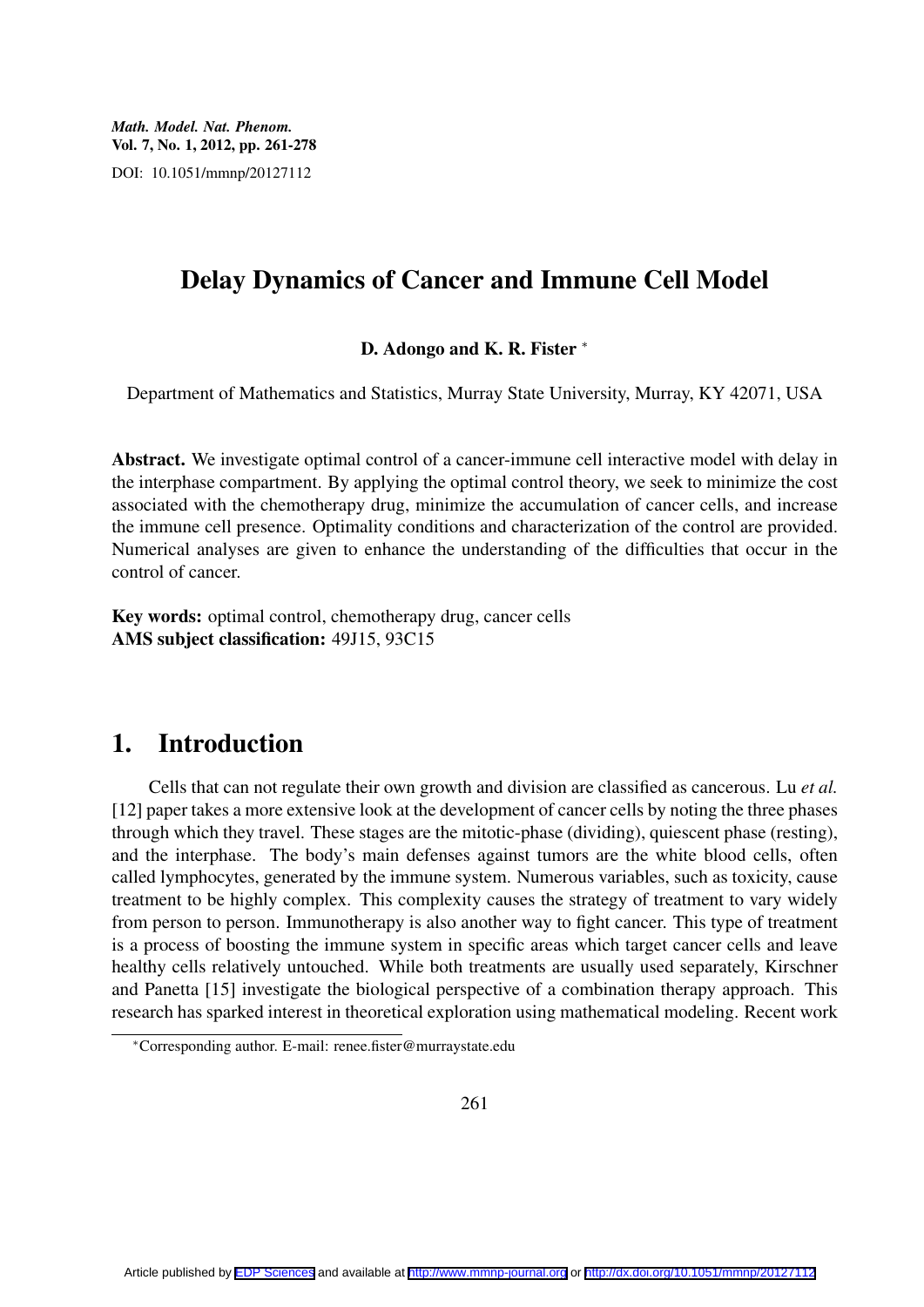by dePillis *et al.* and Ledzewicz [16, 17] provide guidance in the treatment of cancers using a mixed strategy of chemotherapy and immunotherapy in conjunction with optimal control techniques.

It can be quite useful to use mathematical modeling when determining strategies for fighting diseases which will enhance the quality of life for the patients. By using updated mathematical models, it is possible to make quantitative and testable predictions about real life patients. This enables a more accurate approach to treatments [18]. With the collaboration among biologists, mathematicians, and medical professionals, mathematical concepts that were more engineering based have been found to be useful in medical applications, [6, 7, 8, 22, 9]. The goal of applying optimal control theory to mathematical models representing the interaction between tumor, immune system, and chemotherapy is to determine the ideal mix of treatments that minimizes both tumor mass and negative effects upon the health of the patient. A study from 2000 uses optimal control techniques in designing drug protocols that will kill a desired amount of tumor cells without killing the host, [1]. Works by Kim *et al.* [14], Swan and Vincent [21], and Murray [19] have successfully applied optimal control to maximize the effects of the chemotherapy drug while minimizing the toxicity and damage done by the drug.

A recent study by Lu *et al.* [12] looks at the stability of a mitotic phase-specific drug and its interaction with the immune system and cancer cells, whose results show a significant decrease in the number of cancer cells but no change in the stability. Another study by Villasana and Radunskaya [23] also considered the stability of using a cycle-specific drug and found that the stability depended on a delay of the cells moving from the interphase to mitosis. It is important to note that [23] didn't look at the quiescent phase; whereas, [12] found that this phase greatly influences the cancer as a whole.

This paper is organized as follows. Section 2 gives a discussion of the model, a description of the objective functionals, and the characterization of the optimal controls. Section 3 describes numerical simulations and graphical depictions of the optimal control regimens. Section 4 provides summary remarks.

## 2. Model

The cell cycle is organized into 3 phases; the quiescent phase where cells rest, the interphase where cells prepare for mitosis, and then the mitotic phase where cells divide. Lu *et al.* [12] develops the interaction between cells and the three phases, the immune system, and the cyclespecific drug. The variables used are as follows:

- *• x* number of cancer cells in interphase phase
- *• y* number of cancer cells in mitotic phase
- *• z* number of cancer cells in the quiescent phase
- *• I* number of lymphocytes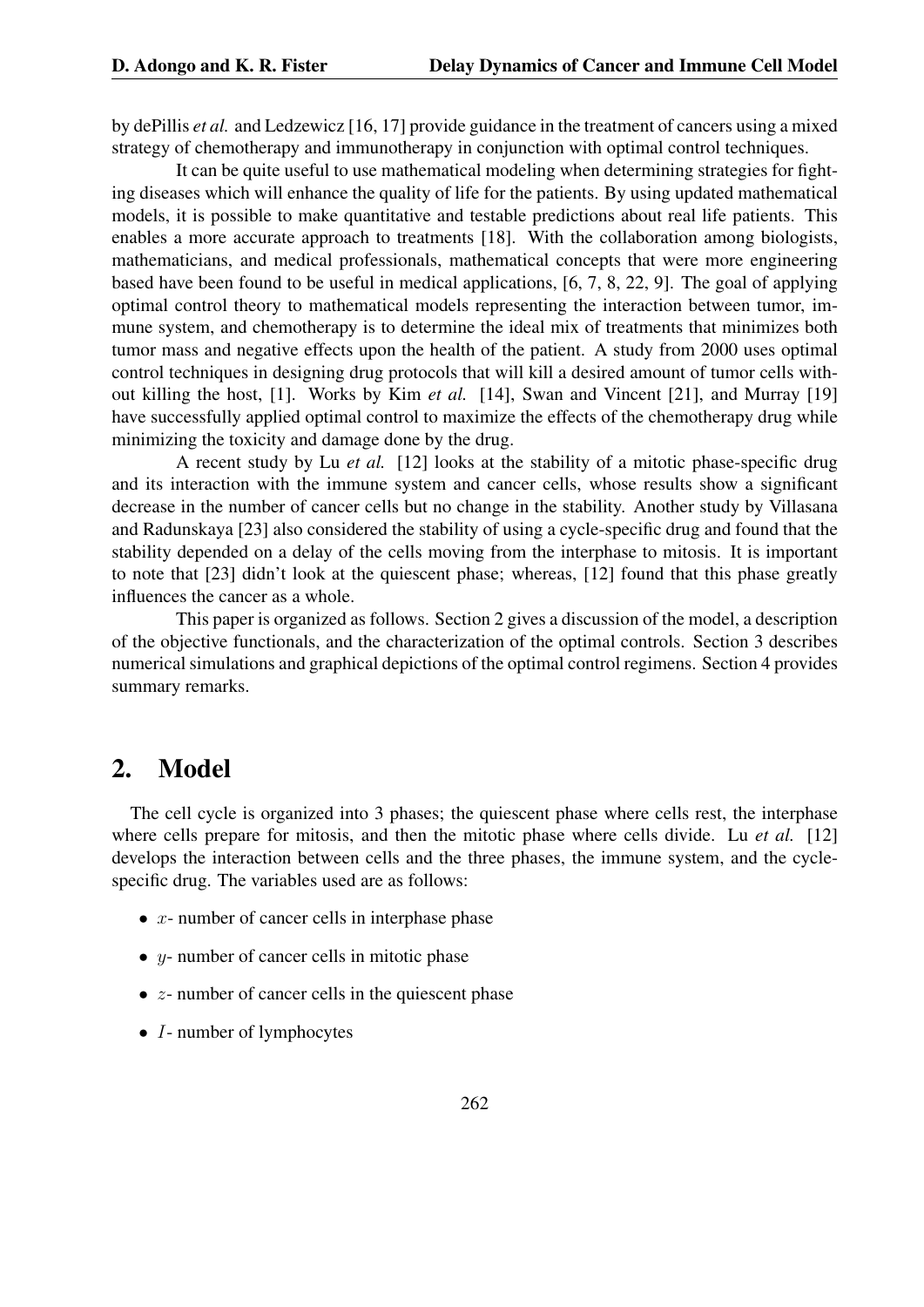• *u*- biomass of chemotherapy drug

The model is:

$$
\frac{dx}{dt} = s \alpha_3 z(t) - \alpha_1 x(t) - (\sigma_1 + k_1 I(t)) x(t)
$$
\n(2.1)

$$
\frac{dy}{dt} = \alpha_1 x(t - \tau) - (\alpha_2 + \sigma_2 + k_2 I(t))y(t) - k_4(1 - (e^{-k_5 u(t)})y(t)
$$
\n(2.2)

$$
\frac{dz}{dt} = 2s^{-1}\alpha_2 y(t) - (\alpha_3 + \sigma_3 + k_3 I(t))z(t)
$$
\n(2.3)

$$
\frac{dI}{dt} = k + \left(\frac{\rho I(t)(x+y+sz)^n}{a+(x+y+sz)^n}\right) - \left(\sigma_4 + c_1 x(t) + c_2 y(t) + c_3 z(t)\right) I(t) \tag{2.4}
$$

$$
-k_6(1 - e^{-k_7 u(t)})I(t)
$$
\n(2.5)

$$
\frac{du}{dt} = -\gamma u(t) + v(t) \tag{2.6}
$$

where the initial conditions are

$$
x(t) = \phi_1, \ t \in [-\tau, 0], \ y(0) = y_0, \ z(0) = z_0, \ I(0) = I_0, \ u(0) = u_0 \tag{2.7}
$$

It is important to note that all the constants are positive and that differential equation describing the mitotic phase is the only one with a delay present. The terms  $\alpha_1, \alpha_2, \alpha_3$  describe the rate at which cells travel from each phase. The natural death rate of cells have parameters denoted by  $\sigma_1, \sigma_2, \sigma_3$ , while the death rate parameters by the immune cells are given as  $c_1, c_2, c_3$ . The term  $\frac{\rho I(t)(\bar{x}+y+s\bar{z})^n}{a+(x+y+s\bar{z})^n}$  is the nonlinear growth of the immune system [23]. Destruction by drugs is shown by  $(1 - e^{-k_5 u(t)})$  and  $(1 - e^{-k_7 u(t)})$  [23]. We assume that once the chemotherapy drug is given, it has an exponential decay rate of  $-\gamma$ . The control function is given by  $v(t)$ . We also assume that  $u_0 > 1$ .

#### 2.1. Objective Functional

The general form of the objective functionals incorporates quadratic control. Since this is a first attempt at understanding the dynamics of the model in relation to optimal control with numerical descriptions, the mathematical intricacies with a nonlinear control term are less varied. In a future work, incorporation of a linear control situation will be assessed. For some generality, we include a set of objective functionals without salvage terms and the other with salvage terms. We seek to minimize all the objective functionals over our class of controls,  $\mathbb{V} = \{t \in [0, t_f] | 0 \le v(t) \le 1\}$ . Here  $\epsilon$  is a weight factor, representing the cost to the system and *x*, *y*, *z* are the cancer cells in specific phases of the cell cycle. We are minimizing both the tumor cells and the cost associated with the chemotherapy drug. The weight parameters  $C, D, E$ , and  $F$  are inserted to allow for discussion of the importance of the minimization strategy as these constants are varied.

$$
J_1(v) = \int_0^{t_f} \left[\frac{\epsilon}{2}v^2(t) + Dx(t) + Cy(t) + Ez(t) - FI(t)\right]dt
$$
\n(2.8)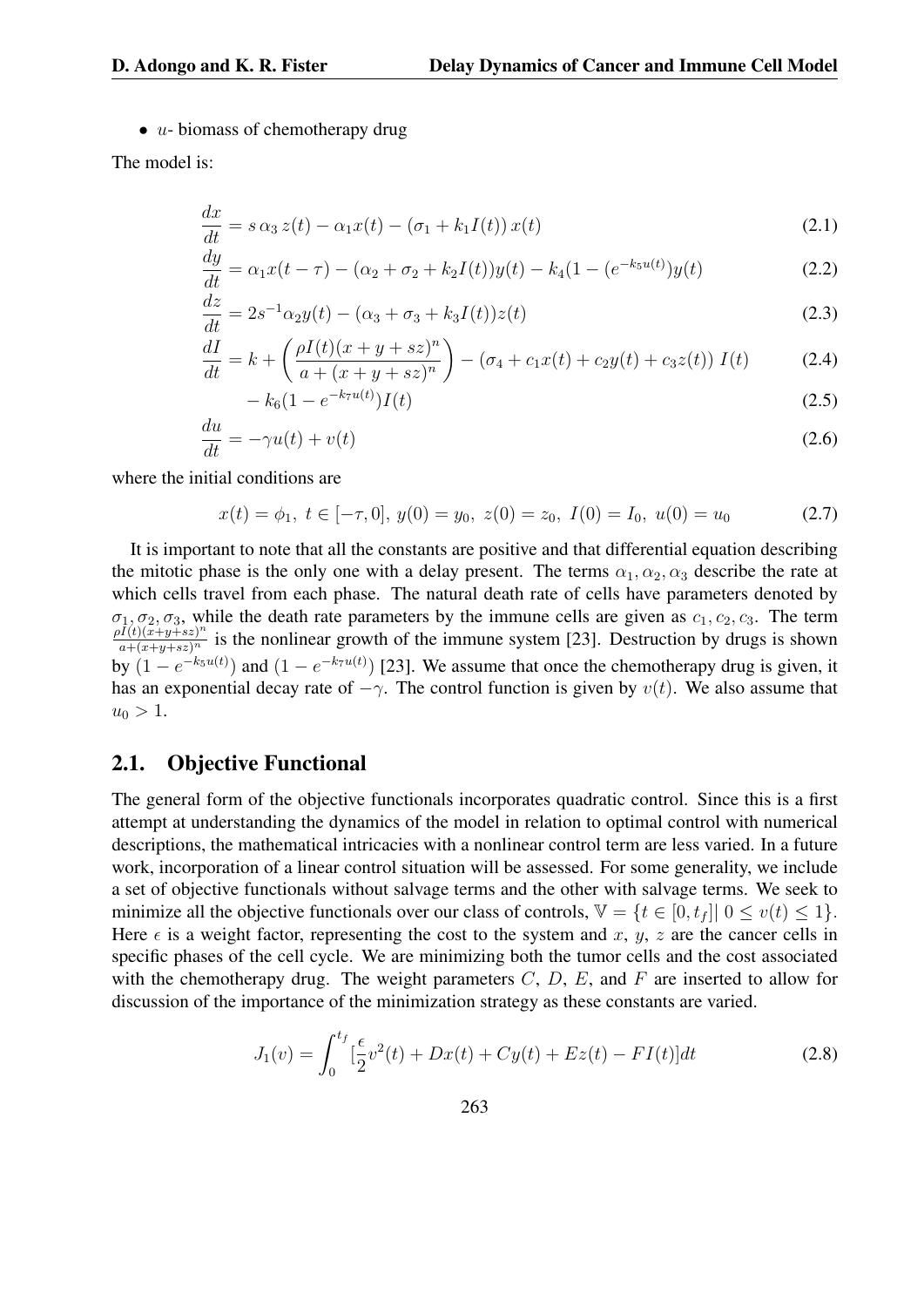| rable 1. Meaning or parameters for system $(z, 1, z, 0)$ |                                                                 |  |  |  |  |
|----------------------------------------------------------|-----------------------------------------------------------------|--|--|--|--|
| Parameter                                                | Parameter description                                           |  |  |  |  |
| $\alpha_1$                                               | rate at which cells move into mitosis                           |  |  |  |  |
| $\alpha_2$                                               | rate at which cells move into the quiescent phase               |  |  |  |  |
| $\alpha_3$                                               | rate cells leave quiescent and enter cell cycle                 |  |  |  |  |
| $c_i$ for $i = 1, 2, 3$                                  | binding losses with immune cells                                |  |  |  |  |
| $\sigma_i$ for $i = 1, 2, 3, 4$                          | natural death rates for $x, y, z$ , and I                       |  |  |  |  |
| $\rm \rho$                                               | proportional growth of $I$ due to interaction with cancer cells |  |  |  |  |
| $\it{n}$                                                 | fractional exponent of growth from stimulus of cancer cells     |  |  |  |  |
| $\mathfrak a$                                            | rate at which I reach saturation without stimulus               |  |  |  |  |
| $k_{\parallel}$                                          | growth rate of I with no cancer cells                           |  |  |  |  |
| $k_i$ for $i = 1, 2, 3$                                  | rate I destroys cells in different phases                       |  |  |  |  |
| $k_4, k_6$                                               | rate of removal of $y$ and $I$                                  |  |  |  |  |
| $k_5, k_7$                                               | rate of drugs in removal of $y$ and $I$                         |  |  |  |  |
| $\gamma$                                                 | natural decay rate of chemotherapy                              |  |  |  |  |
| $\tau$                                                   | time of cells in interphase (delay variable)                    |  |  |  |  |

|  | Table 1: Meaning of parameters for system $(2.1–2.6)$ |  |
|--|-------------------------------------------------------|--|
|--|-------------------------------------------------------|--|

over the set  $\mathbb{V} = \{t \in [0, t_f] | 0 \le v(t) \le 1\}$ . Here  $\epsilon$  is a weight factor, representing the cost to the system and *x*, *y*, *z* are the cancer cells. So we are minimizing both the tumor cells and the cost associated with the chemotherapy drug. We will also minimize the second objective functional

$$
J_2(v) = \int_0^{t_f} \frac{\epsilon}{2} v^2(t) dt + [x(t_f) + y(t_f) + sz(t_f)]
$$
\n(2.9)

over the same set and with the same weight factor *ϵ*. The cost associated with drug is being minimized, but the cancer cells *x*, *y*, and *z* are minimized at the final time.

As we have proven the existence of the solution to the system given the control and developed the optimality conditions in [4], we reiterate the conditions here and move toward the discussion of the numerical situations.

#### 2.2. Characterization of the Controls

Given that an optimal control exists, we can depict the characterization of the optimal control using a version of Pontryagin's Maximum Principle applicable to delay situations, [20].

We first define the two Hamiltonians,  $H_1$ , which is associated with the objective functional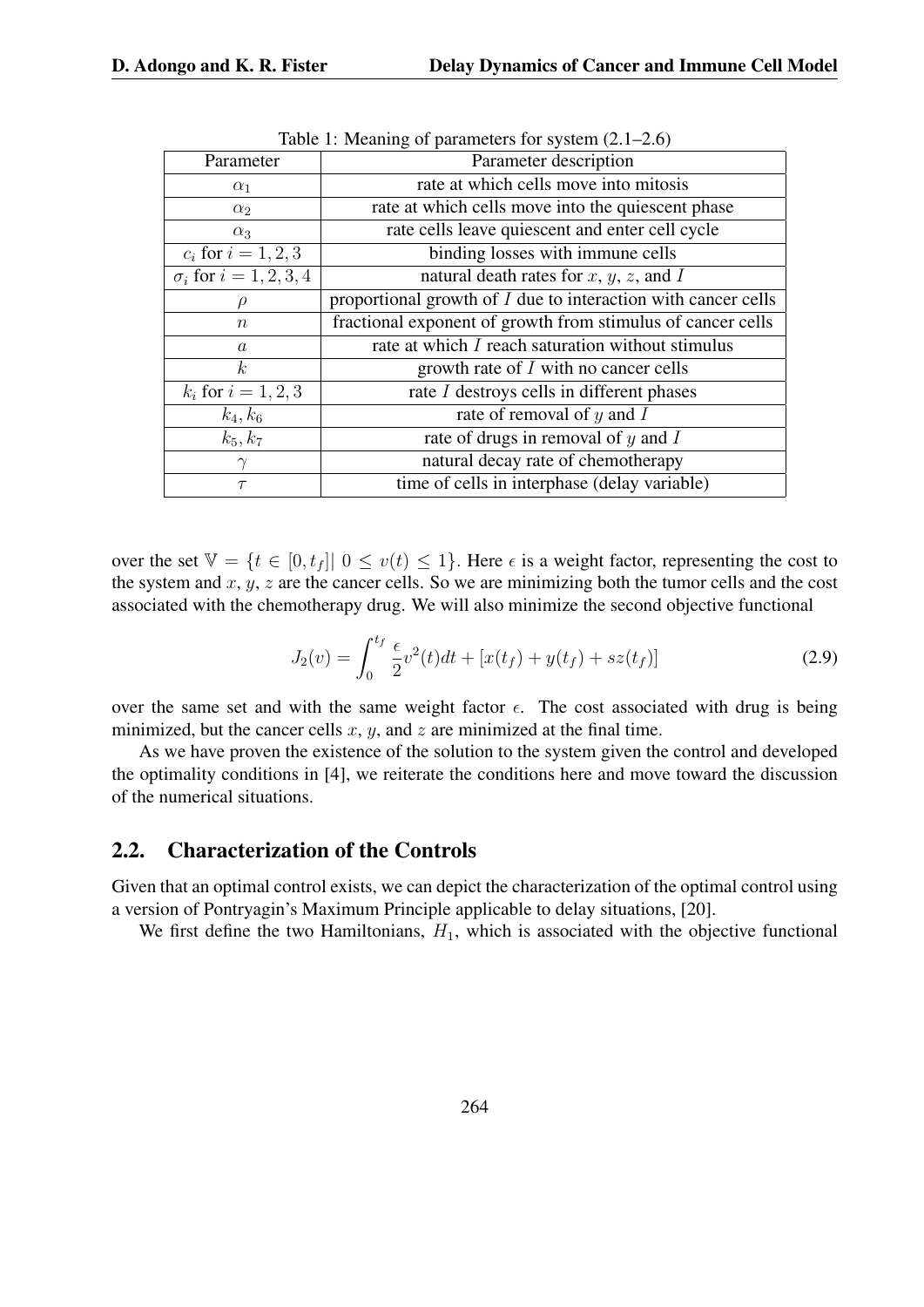$J_1(v)$ , and  $H_2$ , which is associated with the second objective functional  $J_2(v)$ .

$$
H_1 = Dx(t) + Cy(t) + Ez(t) - FI(t) + \frac{\epsilon}{2}v^2(t)
$$
  
+  $\lambda_1[(-(\alpha_1 + \sigma_1)x(t) + s\alpha_3z(t) - k_1x(t)I(t))]$   
+  $\lambda_2[(\alpha_1x(t - \tau) - (\alpha_2 + \sigma_2)y(t) - k_2y(t)I(t) - k_4(1 - e^{-k_5u(t)})y(t))]$   
+  $\lambda_3[2s^{-1}\alpha_2y(t) - (\alpha_3 + \sigma_3)z(t) - k_3z(t)I(t)]$   
+  $\lambda_4[k + \frac{\rho I(t)(x + y + sz)^n}{(a + (x + y + sz)^n)} - (\sigma_4 + c_1x(t) + c_2y(t) + c_3z(t))I(t) - k_6(1 - e^{-k_7u(t)})I(t))]$   
+  $\lambda_5[-\gamma u(t) + v(t)]$ 

and

*−*

$$
H_2 = \frac{\epsilon}{2}v^2(t)
$$
  
+  $\lambda_1[(-(\alpha_1 + \sigma_1)x(t) + s\alpha_3z(t) - k_1x(t)I(t))]$   
+  $\lambda_2[(\alpha_1x(t - \tau) - (\alpha_2 + \sigma_2)y(t) - k_2y(t)I(t) - k_4(1 - e^{-k_5u(t)})y(t))]$   
+  $\lambda_3[2s^{-1}\alpha_2y(t) - (\alpha_3 + \sigma_3)z(t) - k_3z(t)I(t)]$   
+  $\lambda_4[k + \frac{\rho I(t)(x + y + sz)^n}{(a + (x + y + sz)^n)} - (\sigma_4 + c_1x(t) + c_2y(t) + c_3z(t))I(t) - k_6(1 - e^{-k_7u(t)})I(t))]$   
+  $\lambda_5[-\gamma u(t) + v(t)]$ 

**Theorem 1.** Given an optimal control,  $v^*(t)$ , and solutions of the corresponding state system, *there exist adjoint variables*  $\lambda_i$  *for*  $i = 1, 2, ...5$  *satisfying the following:* 

$$
-\frac{\partial H}{\partial x} - \frac{\partial H}{\partial x(t-\tau)}|_{t+\tau} = \lambda'_1 = -D + \lambda_1(\alpha_1 + \sigma_1) + \lambda_1 k_1 I - \lambda_4 \frac{\rho Ina(x+y+sz)^{(n-1)}}{(a+(x+y+sz)^n)^2}
$$
  
+  $\lambda_4 c_1 I - \lambda_2 \alpha_2|_{t+\tau}$  (2.10)

*for*  $0 \le t \le t_f - \tau$ *∂H ∂x<sup>t</sup>*  $= \lambda'_1 = -D + \lambda_1(\alpha_1 + \sigma_1) + \lambda_1 k_1 I - \lambda_4$  $\beta$ *Ina*( $x + y + sz$ )<sup>(*n*−1)</sup>  $\frac{(a + (x + y + sz))^2}{(a + (x + y + sz)^n)^2} + \lambda_4 c_1 I$  (2.11)

*for*  $t_f - \tau \leq t \leq t_f$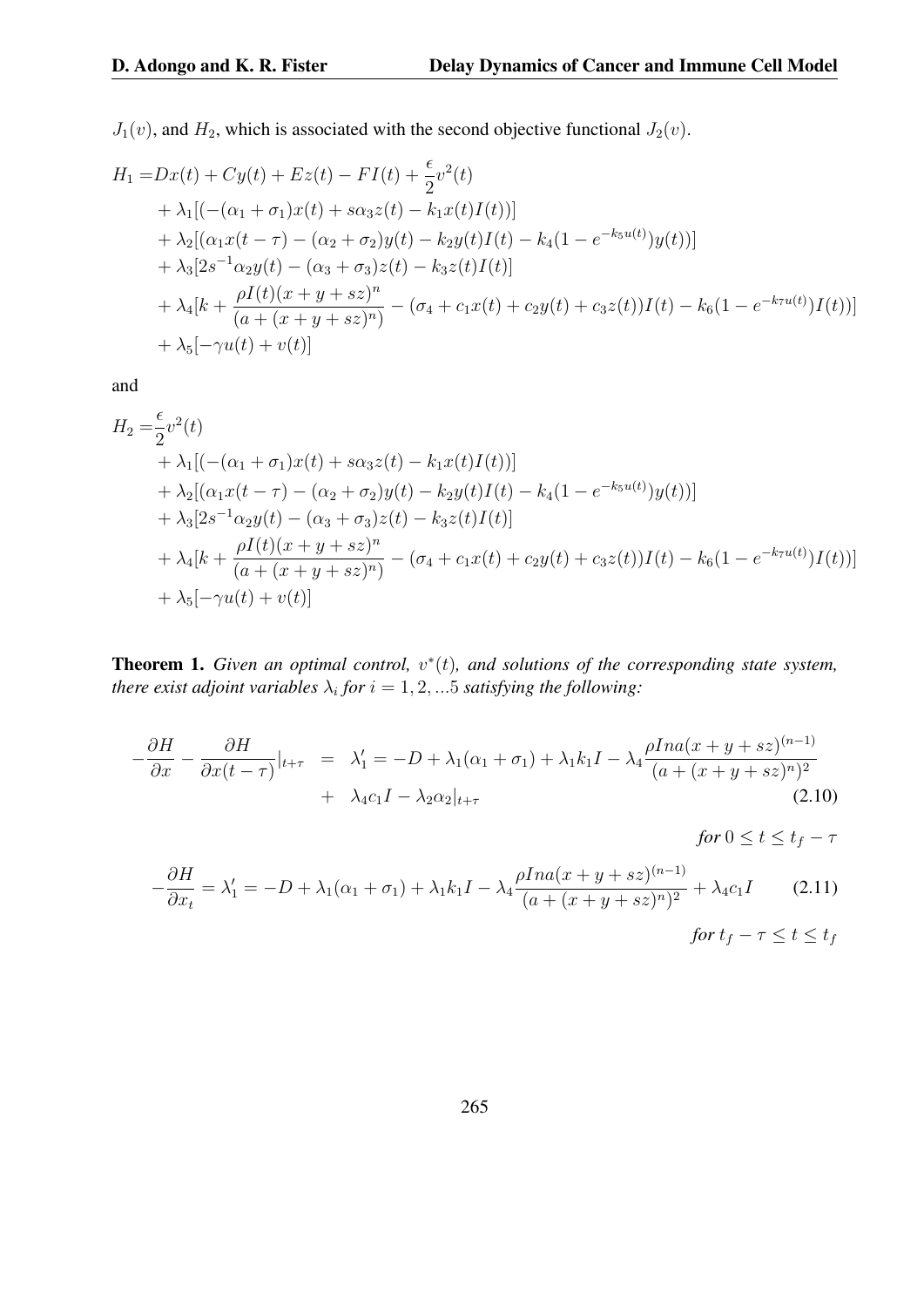*For the last four adjoints, the interval for t is*  $[0, t_f]$ *.* 

$$
-\frac{\partial H}{\partial y} = \lambda_2' = -C + \lambda_2 k_2 I + \lambda_2 k_4 (1 - e^{-k_5 u}) + \lambda_2 (\alpha_2 + \sigma_2) - \lambda_3 (2s^{-1} \alpha_2)
$$

$$
- \lambda_4 \Big( \Big( \frac{a \rho I(t) n (x + y + sz)^{(n-1)}}{(a + (x + y + sz)^n)^2} \Big) - c_2 I \Big)
$$
(2.12)

$$
-\frac{\partial H}{\partial z} = \lambda_3' = -E - \lambda_1 s \alpha_3 + \lambda_3 (\alpha_3 + \sigma_3 + I(t) k_3)
$$

$$
- \lambda_4 \left( \frac{a \rho I(t) n a s (x + y + s z)^{(n-1)}}{(a + (x + y + s z)^n)^2} \right) - \lambda_4 c_3 I(t)
$$
(2.13)

$$
-\frac{\partial H}{\partial I} = \lambda_4' = F + \lambda_1 k_1 x + \lambda_2 k_2 y + \lambda_3 k_3 z
$$
  
\n
$$
- \lambda_4 \Big( \Big( \frac{\rho(x + y + sz)^n}{a + (x + y + sz)^n} + \sigma_4 + c_1 x + c_2 y + c_3 z + k_6 (1 - e^{-k_7 u}) \Big) \Big) \quad (2.14)
$$
  
\n
$$
-\frac{\partial H}{\partial u} = \lambda_5' = \lambda_2 k_4 k_5 e^{-k_5 u(t)} y + \lambda_4 k_6 k_7 e^{-k_7 u(t)} I + \lambda_5 \gamma
$$

*with*  $\lambda_i(t_f) = 0$  *for*  $i = 1, 2, ...5$ *.* 

*We note that the adjoint equations associated with the objective functional*  $J_2(v)$  *are the same as for equations (2.10)–(2.15). However, the transversality conditions are*  $\lambda_i(t_f) = 1$  *for*  $i = 1, 2, 3$ and  $\lambda_j(t_f) = 0$  for  $j = 4, 5$ . Furthermore,  $v^*(t)$  associated with either  $J_1(v)$  or  $J_2(v)$  can be *represented by*

$$
v^*(t) = \min\left(\max\left(0, \frac{-\lambda_5(t)}{\epsilon}\right), 1\right). \tag{2.16}
$$

(2.15)

### 3. Numerical Simulations for Quadratic Control

The two systems of ODEs were solved numerically using the classical fourth-order Runge-Kutta method [3]. The system (2.1–2.6) is solved forward in time with the state variables being stored in the vectors **x**, **y**, **z**, **I** and **u**. The system comprising of adjoints (2.10–2.15) is solved backward in time since the final time conditions for the adjoints are given. The adjoint variables are stored in the vectors  $\lambda_1$ ,  $\lambda_2$ ,  $\lambda_3$ ,  $\lambda_4$ , and  $\lambda_5$ . The following algorithm was followed

- *•* An initial guess for **v** was made.
- *•* Using the initial conditions and the values for **v**, the quantities **x**, **y**, **z**, **I** and **u** are solved for.
- Using the final conditions for the adjoints and the values of **x**, **y**, **z**, **I** and **u**, the adjoints  $\lambda_1$ ,  $\lambda_2$ ,  $\lambda_3$ ,  $\lambda_4$ , and  $\lambda_5$  are computed.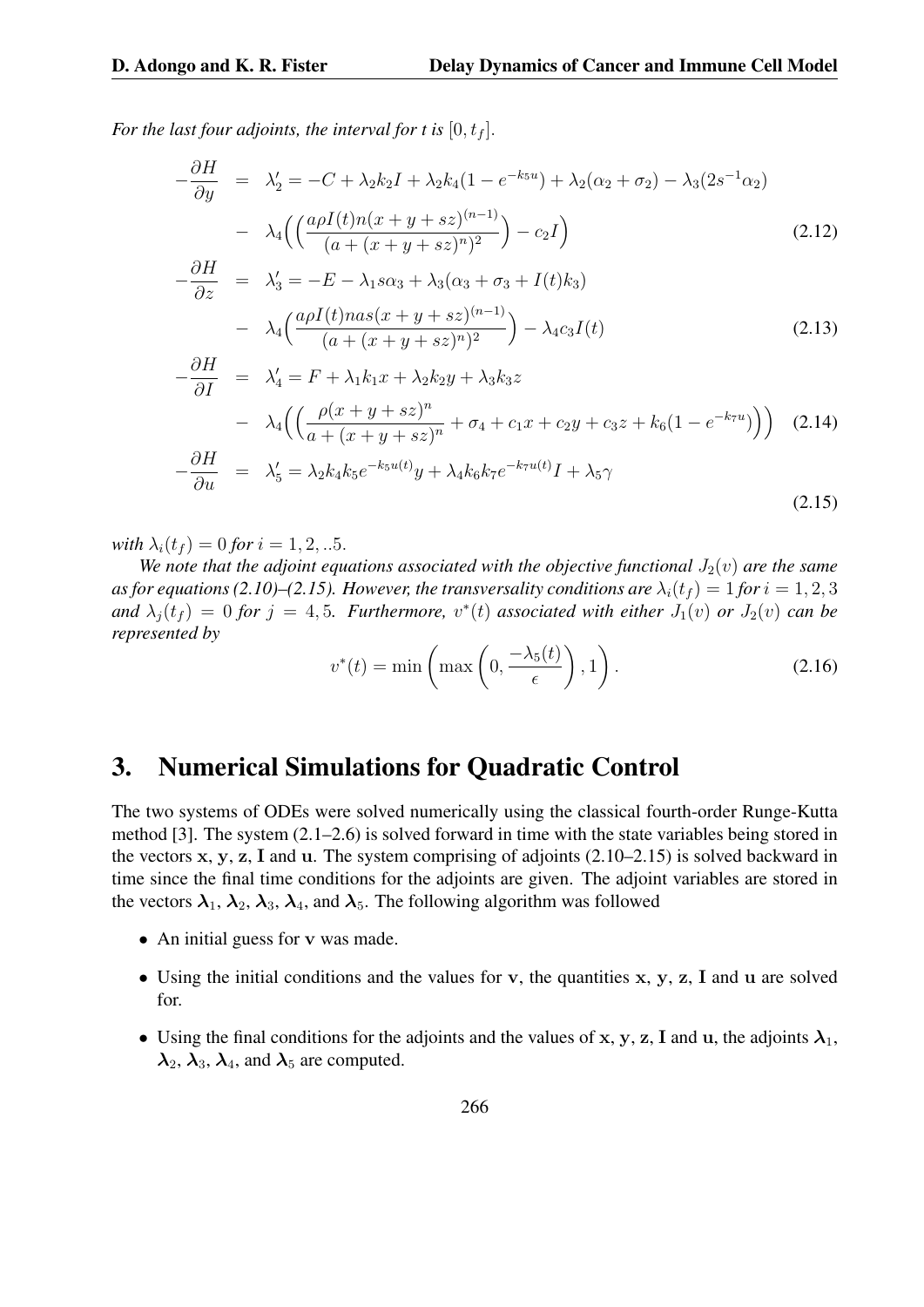- The new value for **v** is obtained from  $(2.16)$ .
- *•* Stop if for all the computed values the *relative error* is less than some prescribed small number *tol* in some norm.

$$
\frac{||(new\ value) - (old\ value)||_{\infty}}{||(new\ value)||_{\infty}} < tol
$$

Otherwise go back to the second step.

For the parameter data see Table 2 in Appendix. For the function  $\phi_1$  in the initial conditions (2.7) the following were considered:

1. exponential function

$$
2. \quad
$$

$$
\phi_1(t) = \frac{t}{K+t}
$$

 $\phi_1(t) = x_0 e^{\alpha_1 t}$ 

where *K* is chosen as half of the initial value or half of value  $x(t)$  without drug.

Next, we provide scenarios with the parameter sets displayed in the Appendix to illustrate the ability to control the progression of the cancer cells. In some instances, we see that with maximum drug, the cancer growth dominates. However, we do find success with the inclusion of the immune component. Utilization of the two objective functions and the parameter sets give both discouraging and encouraging results as discussed below. All the given figures correspond to  $\phi_1(t)$ being the exponential function, since this gives us the most realistic results.

#### **3.1.** Case  $J_1(v)$

Consider the first objective functional given by (2.8). Using the initial conditions  $x(0) = y(0) =$  $1 \times 10^5$ ,  $z(0) = 2 \times 10^5$  and  $u(0) = 8$  with the cost to the system,  $\epsilon = 100$ , the number of cancer cells and control function for Data I are given in Figure 1. The weight parameters used in Figures 1 and 2 are  $C = D = 1$ ,  $E = z(0)/x(0)$ , and  $F = 0$ .

We choose  $F = 0$  in the objective functional to see the interplay in the cancer phases in the minimization procedure without the maximization of the immunological component. If we allow the lymphocytes to interact in the model without giving it emphasis in the objective functional, we notice the need to give maximal drug and find that one cannot control the cancer. Other following situations with the inclusion of the this weight factor, *F* are provided in connection with Figure 4.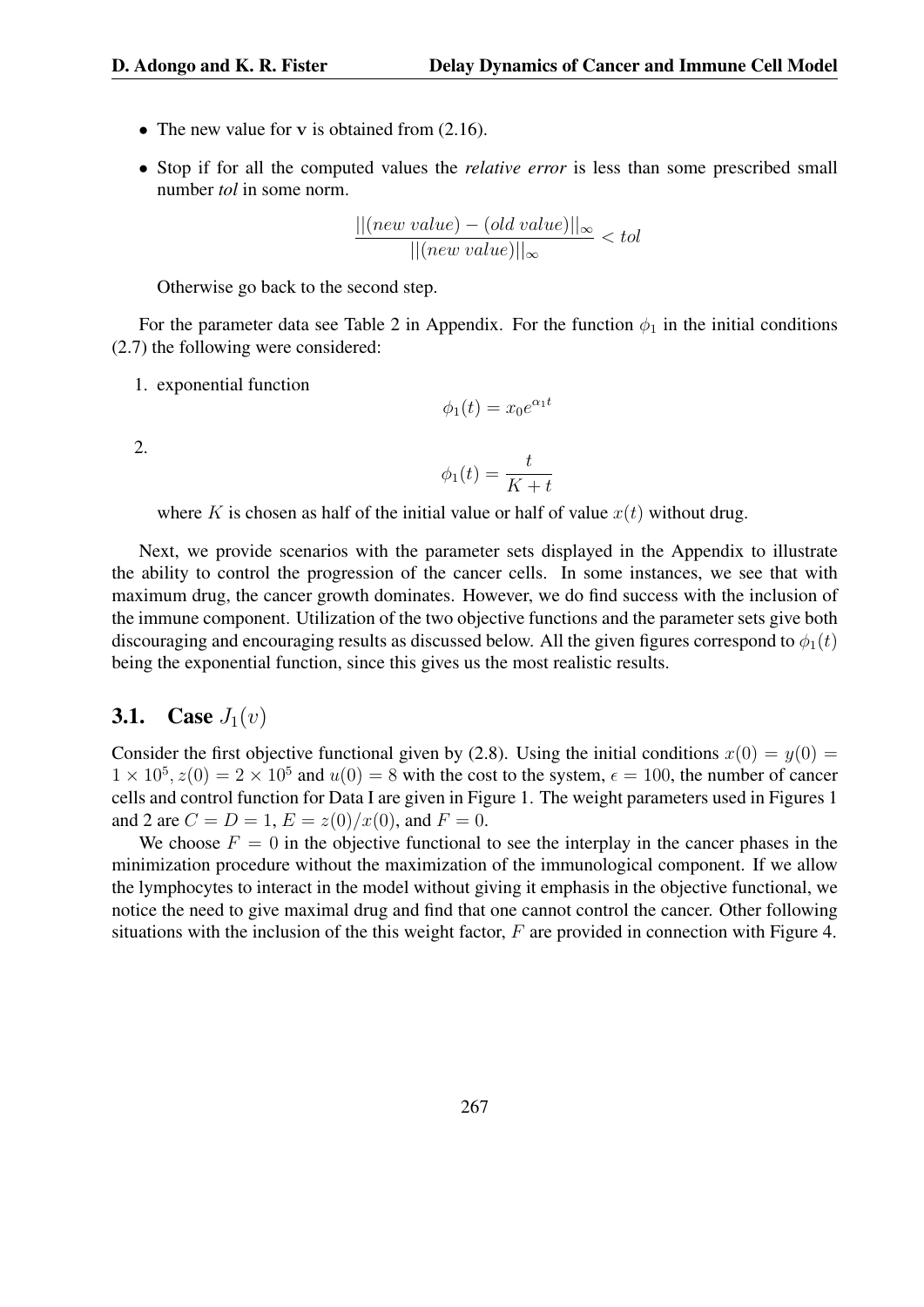

Figure 1: Number of cancer cells and control *v*

Simulating the experiment over a period of 70 days, it is observed that the control pushes  $u(t)$ constantly up before dropping to zero very sharply at the end. Note that from (2.6), *u*(*t*) decreases monotonically if  $v(t)$  is absent. We note that giving the same emphasis to controlling the cancer cells in the interphase and mitotic phase with no importance given to the increase of the lymphocytes in our objective functional does not improve our chances of controlling the total cancer cells even though maximum drug is given for almost the entire two month period.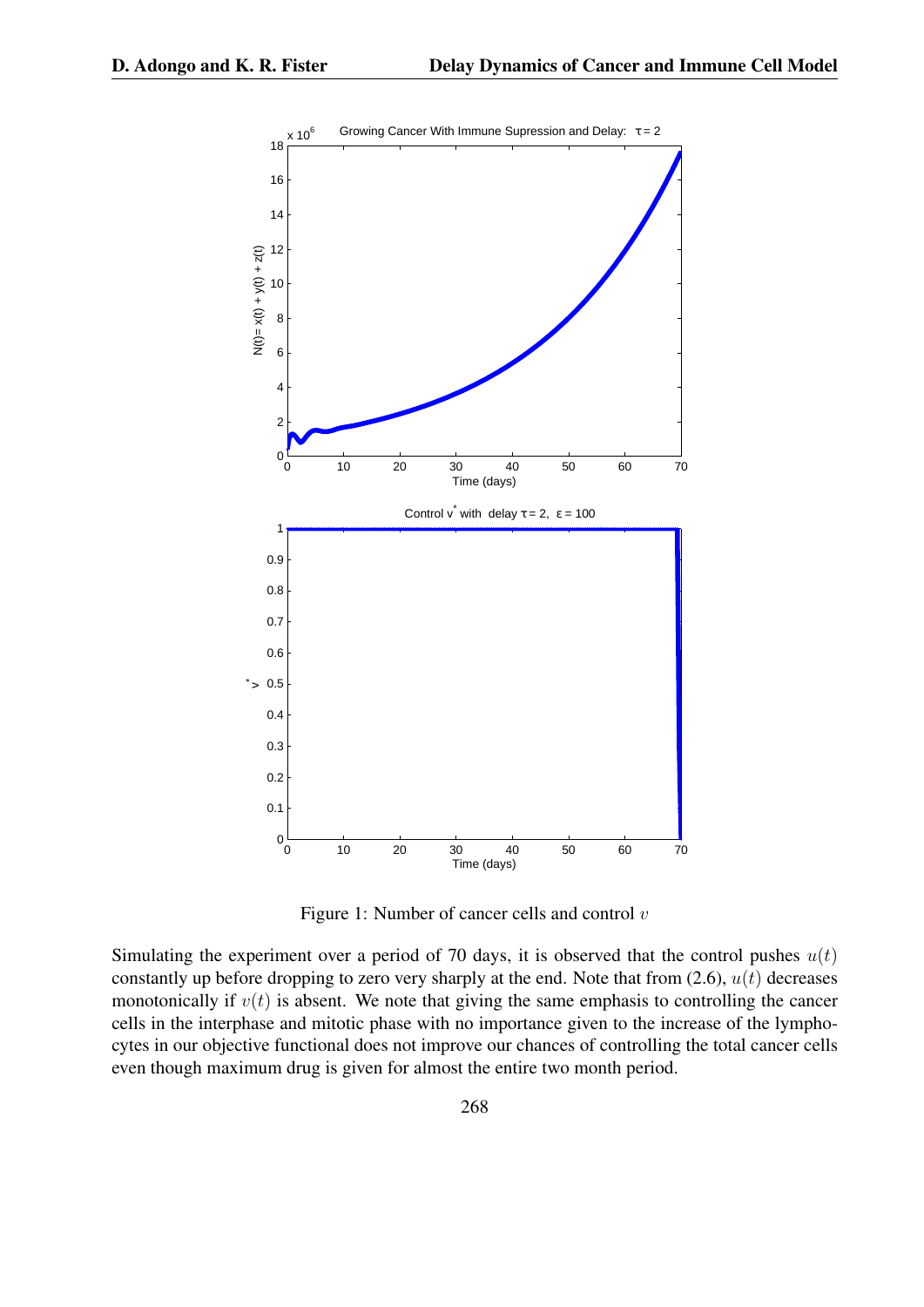

Figure 2: State and adjoint variables 269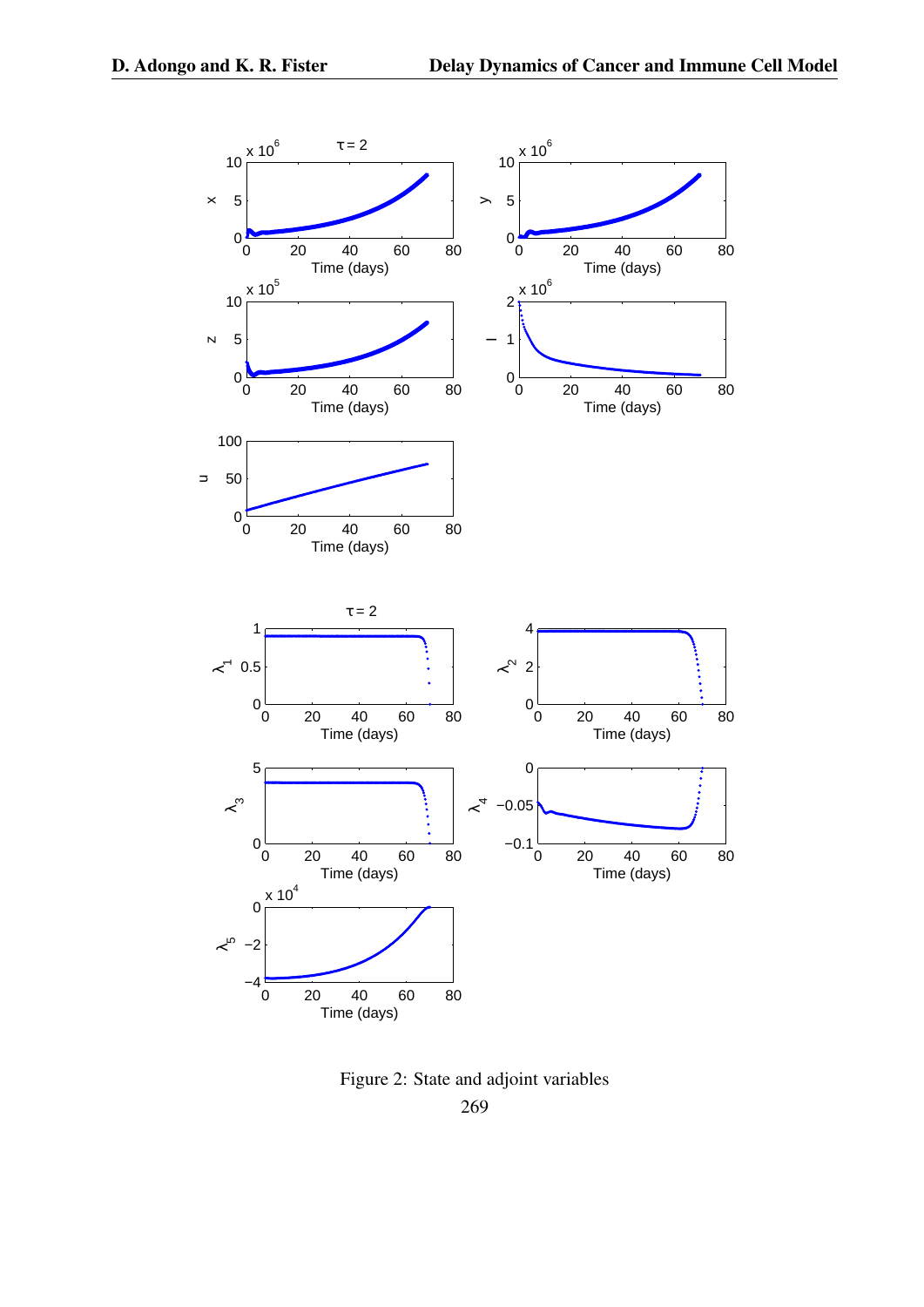In Figure 2, the adjoint, state, and control functions are graphed to allow the reader to see the intricacies between the variables, specifically,  $\lambda_5(t)$  and  $u(t)$  through the control  $v(t)$ . We see that the immune component as portrayed in the lymphocytes are decaying. We can surmise that the body ins not able to regenerate those cells to mitigate the negative effects of the cancer cells.

We see that we have better results with using data II from the Appendix with the same time delay. Sample graphs of the number of cancer cells and control function using data II are given in Figure 3



Figure 3: Number of cancer cells and control *v*

In Figure 3, we see that the same weight factors as in Figure 1 but with different transition rates through the cell cycle and with marginally different death rates leads to reduction of the cancer cells with considerably less amount of drug for a fixed delay.

As the parameter *F*, the weight factor related to the lymphocytes, is increased, it is observed that less control needs to be applied, see Figure 4. As F increases, the period over which the drug is administered decreases. This is consistent with the concept of availability of more lymphocytes to increase the body's natural immunity, [9]. Therefore, less drug is needed. The control is generally zero initially before rising sharply to a constant value before dropping off sharply back to zero close to the end.

On the other hand, if the other parameters, *C, D* and *E* are all zero, increasing *F* does not have an effect on the control. The control is zero everywhere. The cancer cells decrease with the need for additional control.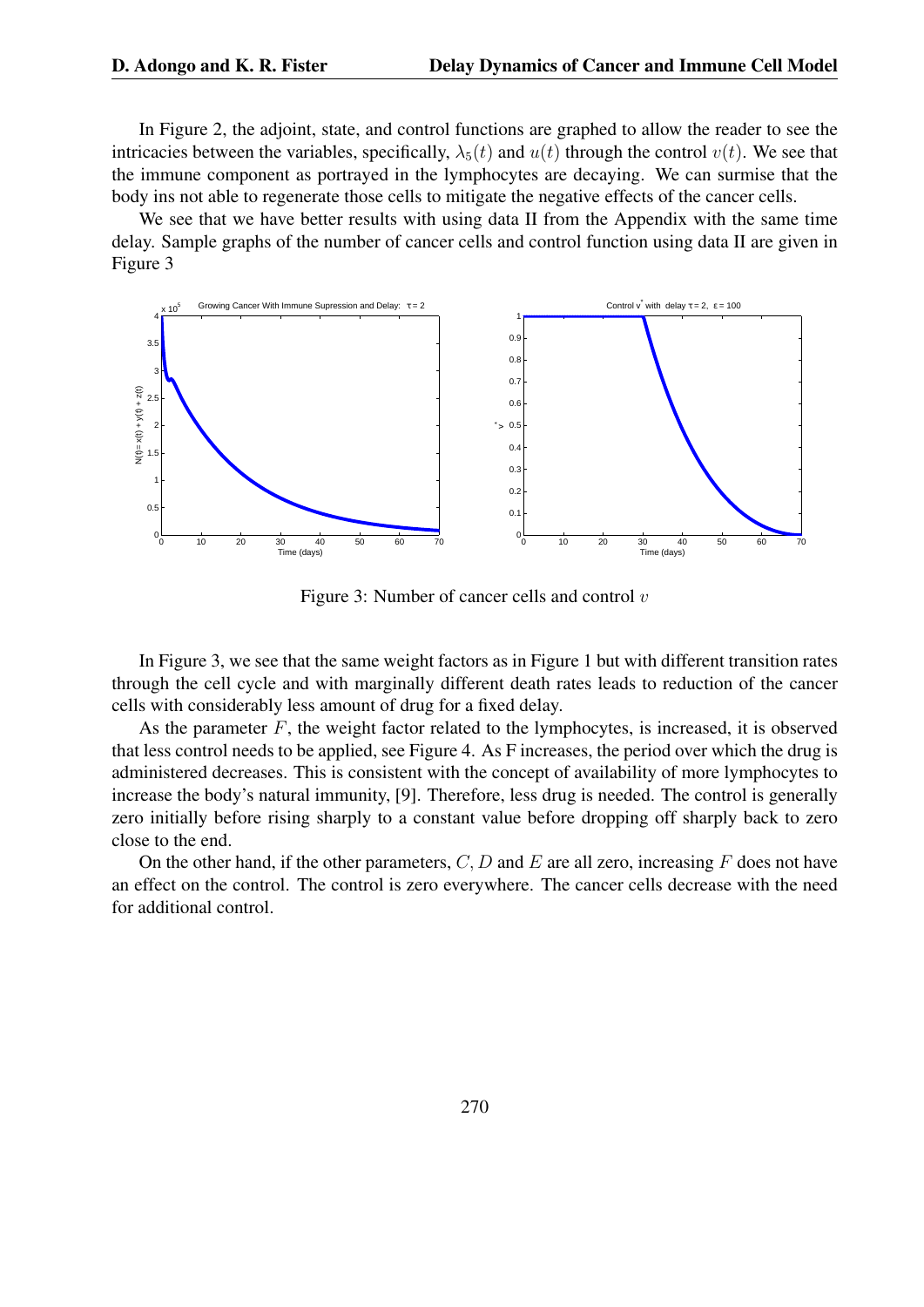

Figure 4: Control *v* with  $F = 1, 10, 100, 1000$ 

Increasing the parameter *C*, the weight factor associated with cells in mitotic phase, while keeping the other parameters zero has the effect of increasing the period over which control is applied, see Figure 5 obtained from Data III. The idea is that the emphasis is on minimizing the total number of cancer cells in the mitotic phase. Consequently, more treatment is needed to create a reduction in the total number of cancer cells.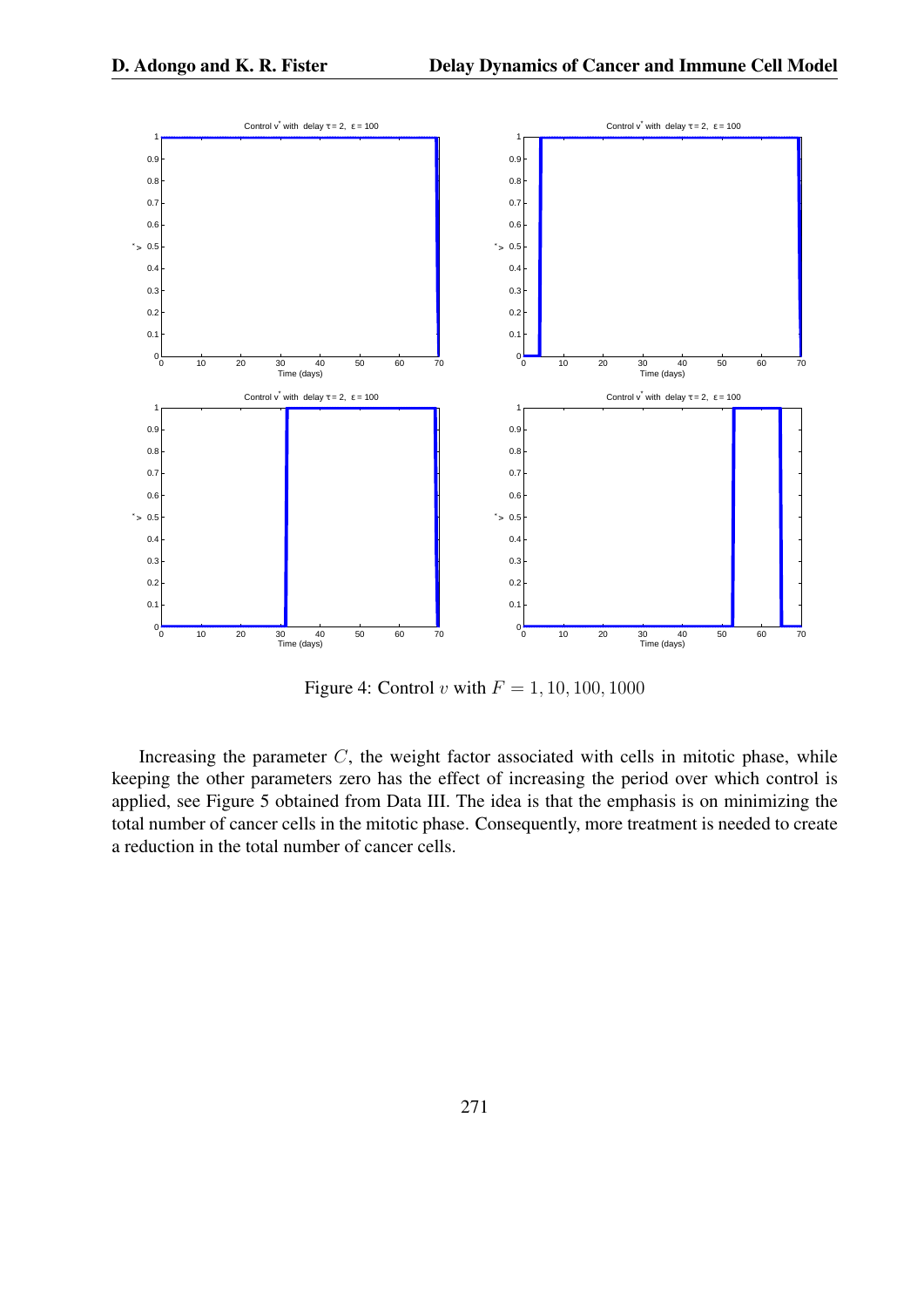

Figure 5: Control *v* with  $C = 1, 10$ 

In this section, we consider the objective functional that includes the minimization of the drug and the cancer cells at the final time. The concept of minimization of the cancer cells at the final time is included as this salvage term. Clinically, tumors are usually evaluated at the end of a treatment regimen. Therefore, this situation is analyzed.

### **3.2.** Case  $J_2(v)$

In this section, we consider the objective functional that includes the minimization of the drug and the cancer cells at the final time. The concept of minimization of the cancer cells at the final time is included as this salvage term. Clinically, tumors are usually evaluated at the end of a treatment regimen. Therefore, this situation is analyzed.

The number of cancer cells and control function for Data I are given in Figure 6. The initial conditions for the state variables are the same as in the  $J_1(v)$  case.

It is interesting that the predicted optimal control would be to give maximal drug, but the tumor is not controllable.

Figure 7 gives graphs of the number of cancer cells and control function for Data II. With the changes in the few parameters relating to the rate of movement of the cells and death rates, we have a very different schematic than in Figure 6. We can reduce the cancer volume and allow for less treatment.

Using Data III, it is observed that increasing the cost parameter,  $\epsilon$ , decreases the amount of control applied (see Figure 8). Please note that the qualitative nature of the control remains constant in the four graphics. Yet, the scale on the dosage amount is reduced by a factor of ten. For each  $\epsilon$ the control increases at a constant rate, dropping of sharply at the end. The corresponding graphs of number of cancer cells are given in Figure 9.

As the cost parameter increases the number of cancer cells at the end of the time period decreases for a while. At some point, increasing the cost parameter leads to an increase in the number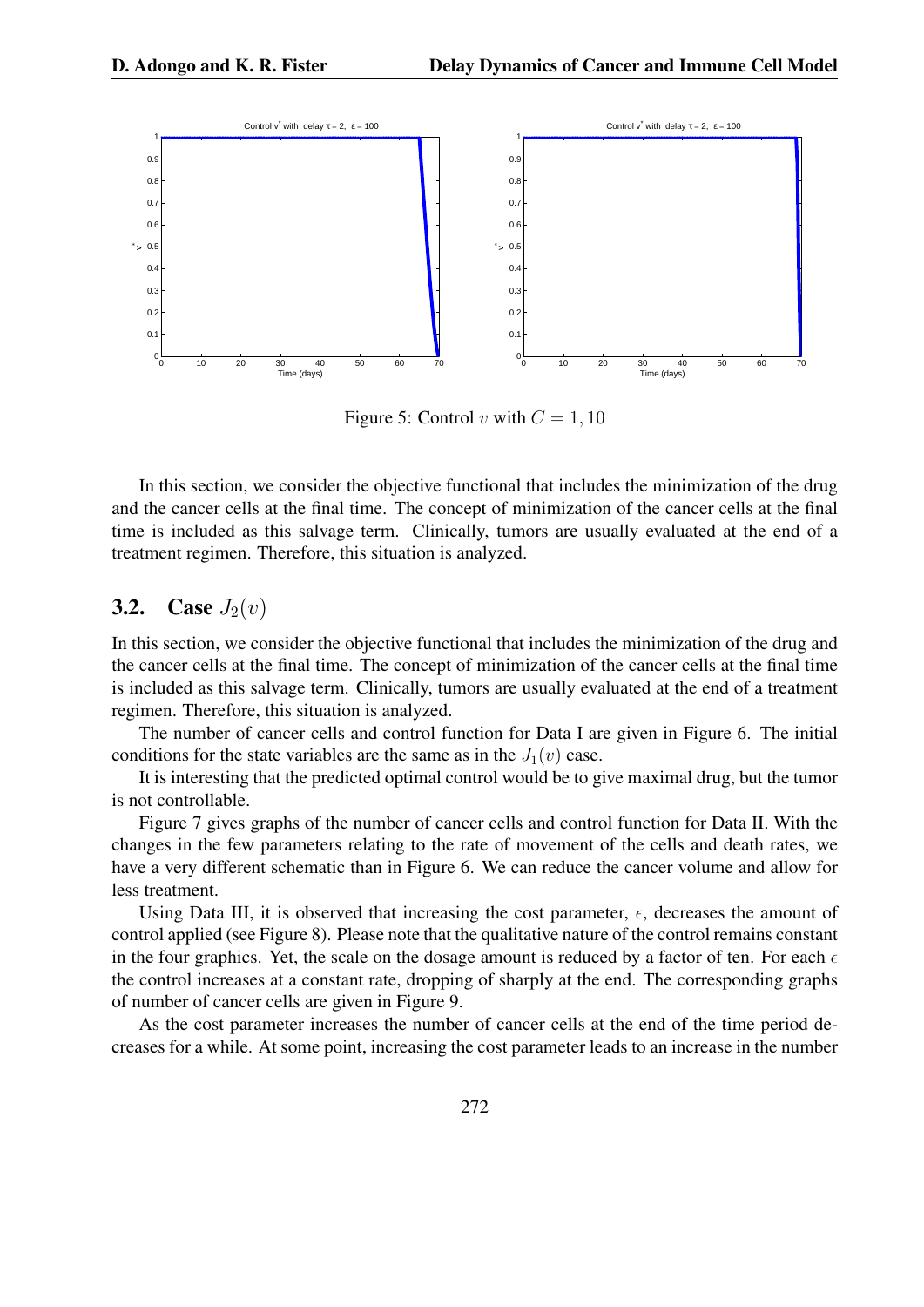

Figure 6: Number of cancer cells and control *v* (Data I)



Figure 7: Number of cancer cells and control *v* (Data II)

of cancer cells at the end but not to the values for the starting cost parameter  $\epsilon = 100$ . There is a point at which the weight factor, *ϵ*, creates little added benefit to the cancer reduction. Although the drug given is reduced, the cancer reaches a plateau of relatively stable setting. In the two month window, this could be viewed as a state of remission with a slight incline in the total cancer cells for the cases  $\epsilon = 1000, 10000, 100000$ .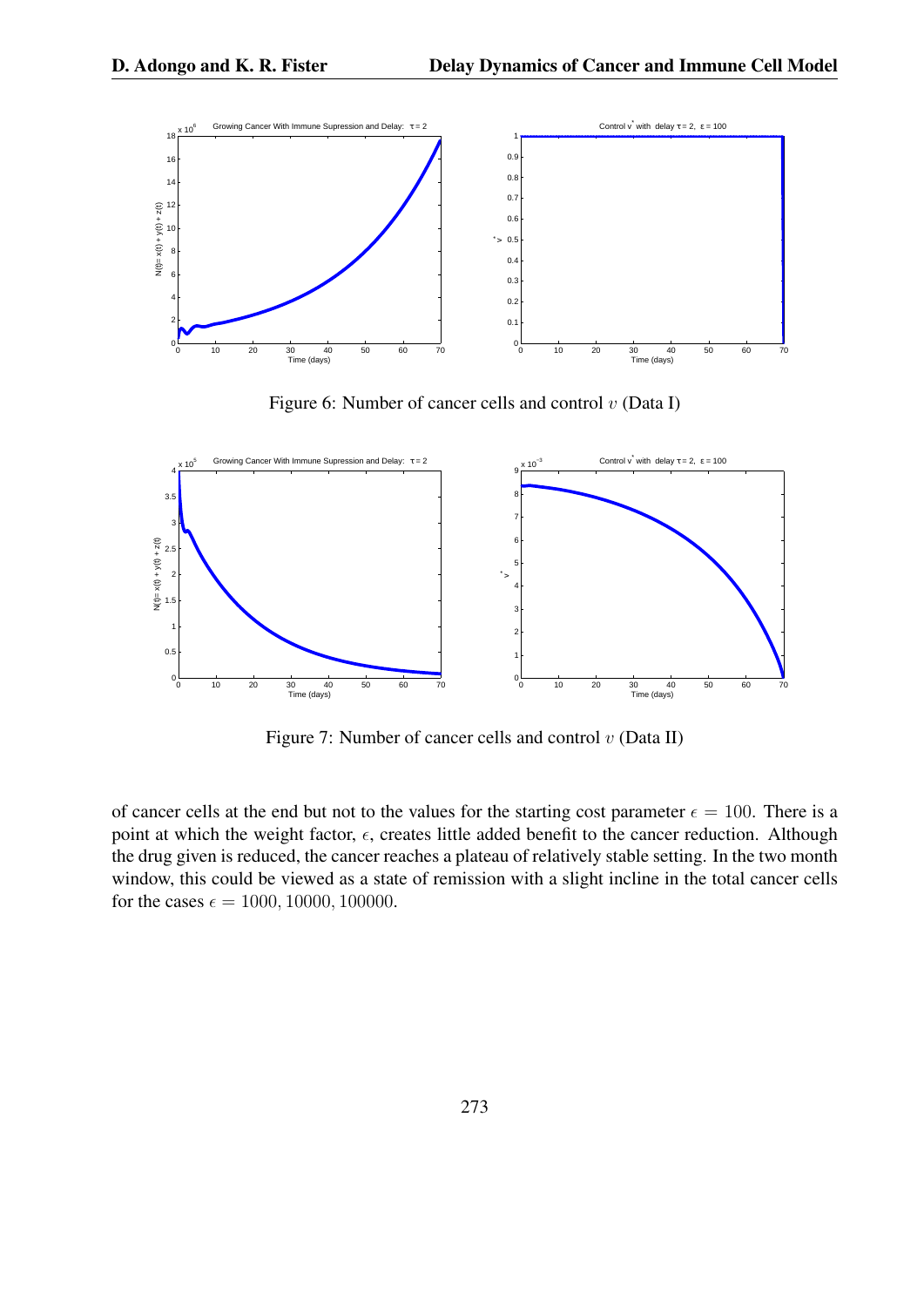

Figure 8: Control *v* with varying  $\epsilon$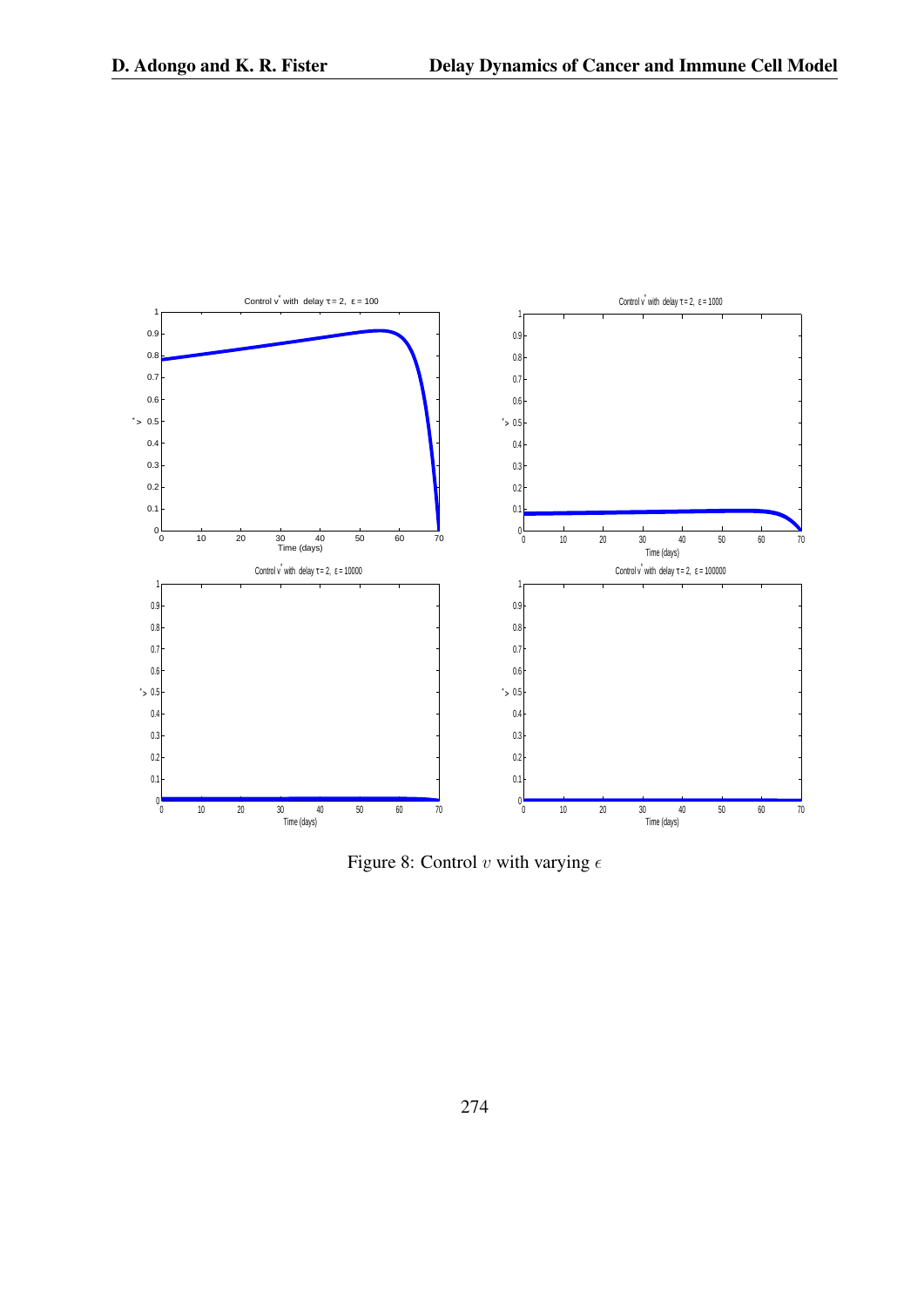

Figure 9: Number of cancer cells with varying *ϵ*

## 4. Conclusion

The introduction of a drug treatment control can help reduce or stabilize the growth of cancer cells in its various stages of the cell cycle. The combination of delay, drug control, and cancer interactions with the immune cells create different scenarios based on the parameter set choices. The encouraging result is that changing the weight factor F in the immune system produces the effect of reducing the drug needed to control the cancer growth. Further studies with variable delays and immune therapy may provide more information about the necessary medical strategy to eradicate the tumor.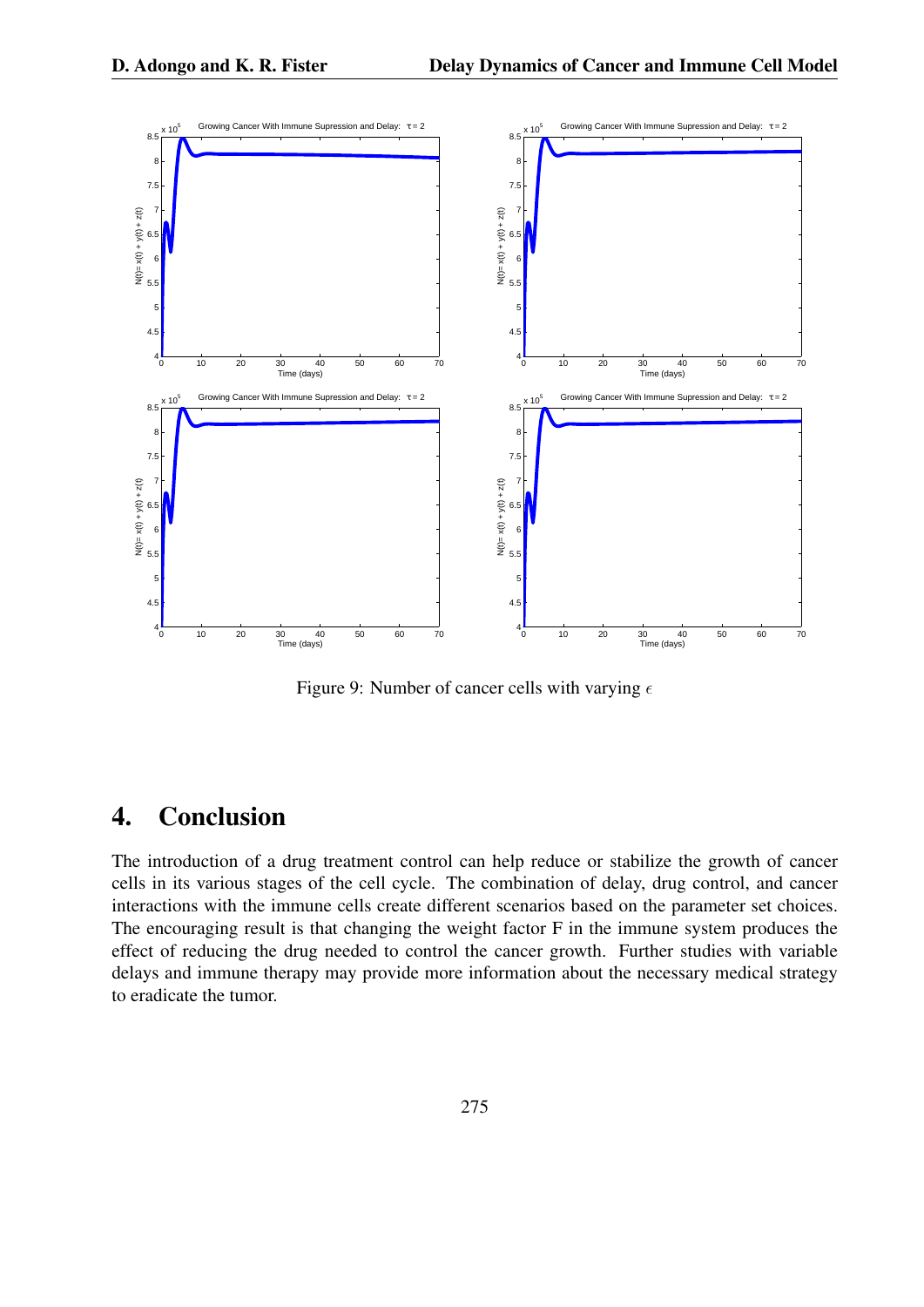## Acknowledgements

We would like to acknowledge the Murray State University BioMaPS program and the NSF grants DMS-0531865 and DUE-1028125 for support.

# 5. Appendix

The parameter data used in the numerical simulation are given in Table 2.

| <b>Parameter</b> | Data I          | Data II | Data III | units        |
|------------------|-----------------|---------|----------|--------------|
| $\alpha_1$       | 1.0             | 0.84    | 1.0      | per day      |
| $\alpha_2$       | 0.6             | 0.9     | 0.6      | per day      |
| $\alpha_3$       | 0.9             | 0.024   | 0.264    | per day      |
| $\mathfrak{c}_1$ | $0.2e-6$        |         |          | per cell day |
| $\mathfrak{c}_2$ | $0.8e-7$        |         |          | per cell day |
| $\mathcal{C}_3$  | $0.108e-6$      |         |          | per cell day |
| $\sigma_1$       | 0.11            |         |          | per day      |
| $\sigma_2$       | 0.28            | 0.67    | 0.28     | per day      |
| $\sigma_3$       | $0.1e-4$        | 0.056   | 0.056    | per day      |
| $\sigma_4$       | 0.3             |         |          | per day      |
| $\rho$           | 0.2             |         |          | per day      |
| $\boldsymbol{a}$ | $0.5*(0.1e6)^3$ |         |          | $(cell)^3$   |
| $\boldsymbol{k}$ | 0.15e6          |         |          | cell per day |
| $k_1$            | $0.1e-7$        |         |          | per cell day |
| $k_2$            | $0.4e-8$        |         |          | per cell day |
| $k_3$            | $0.1e-8$        |         |          | per cell day |
| $k_4$            | 0.25            |         |          | per day      |
| $k_5$            | $0.25e-3$       |         |          | per mg       |
| $k_{6}$          | $0.3e-1$        |         |          | per day      |
| $k_7$            | $0.5e-2$        |         |          | per mg       |
| $\gamma$         | $0.3e-2$        |         |          | per day      |
| $\, n$           | $\frac{3}{4}$   |         |          |              |

Table 2: The parameter values not given for data sets II and III use the values from data set I.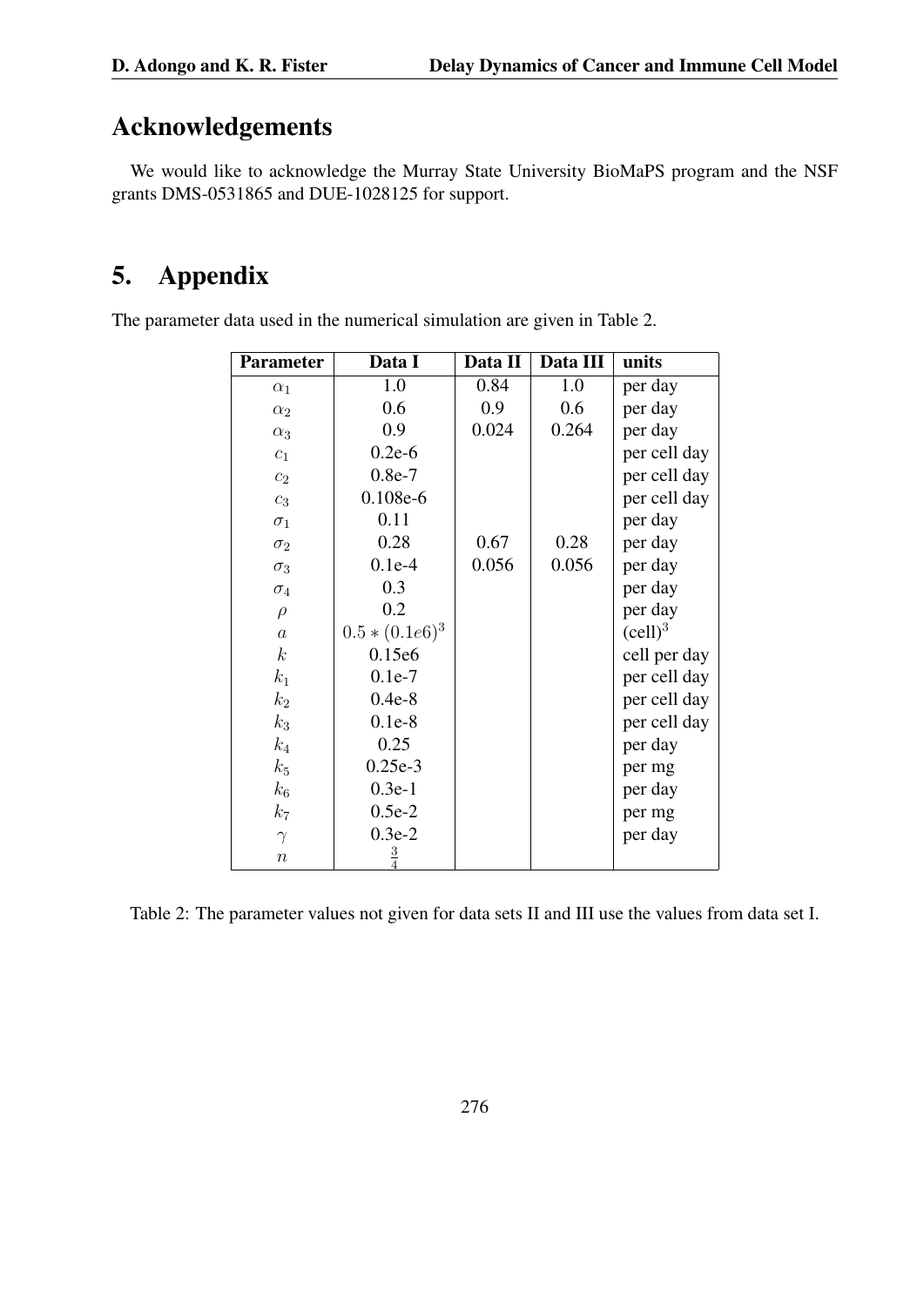## References

- [1] I. Athanassios, D. Barbolosi. *Optimizing drug regimens in cancer chemotherapy by an efficacy-toxicity mathematical model*. Compu. Biomedical Res., 33 (2000), 211–226.
- [2] M. Chaplain, A. Matzavinos. *Mathematical modelling of spatio-temporal phenomena in tumour immunology tutorials in mathematical biosciences III*. Cell Cycle, Proliferation, and Cancer, (2006),131–183.
- [3] W. Cheney, D. Kincaid. Numerical mathematics and computing. Thomson Brooks/Cole, Belmont, 2008.
- [4] C. Collins, K. R. Fister, M. Williams. *Optimal control of a cancer cell model with delay*. Math. Model. Nat. Phen., 5 (2010), No. 3, 63–71.
- [5] P. C. Das, R. R. Sharma. *On optimal controls for measure delay-differential equations*. SIAM J. Control, 6 (1971), No. 1, 43–61.
- [6] L. G. dePillis, A. E. Radunskaya. *A mathematical tumor model with immune resistance and drug therapy: an optimal control approach.* J. Theoretical Medicine, 3 (2001), 79–100.
- [7] L. G. dePillis, A. E. Radunskaya. *The dynamics of an optimally controlled tumor model: a case study*. Math. Comp. Model., 37 (2003), No. 11, 1221–1244.
- [8] L. G. dePillis, A. E. Radunskaya, C. L. Wiseman. *A validated mathematical model of cellmediated immune response to tumor growth*. Cancer Research, 61 (2005), No. 17, 7950– 7958.
- [9] L. G. dePillis, K. R. Fister, W. Gu, C. Collins, M. Daub, J. Moore, B. Preskill. *Mathematical model creation for cancer chemo-immunotherapy*. Computational and Math. Methods in Medicine, 10 (2009), No. 3, 165–184.
- [10] R. D. Driver. Ordinary and delay differential equations. Springer-Verlag, New York, 1977.
- [11] R. Fletcher. Practical methods of optimization. Wiley and Sons, New York, 1987.
- [12] W. Lu, T. Hillen, H. I. Freedman. *A mathematical model for M-phase specific chemotherapy including the Go-phase and immunoresponse*. Math. Biosci. and Engng.,4 (2007), No. 2, 239–259.
- [13] M.I. Kamien, N. L. Schwartz. Dynamic optimization: the calculus of variations and optimal control in economics and management, Advanced Textbooks in Economics. North-Holland, 1991.
- [14] M. Kim, S. Perry, K. B. Woo *Quantitative approach to the design of antitumor drug dosage schedule via cell cycle kinetics and systems theory*. Ann. Biomed. Engng, 5 (1977), 12–33.